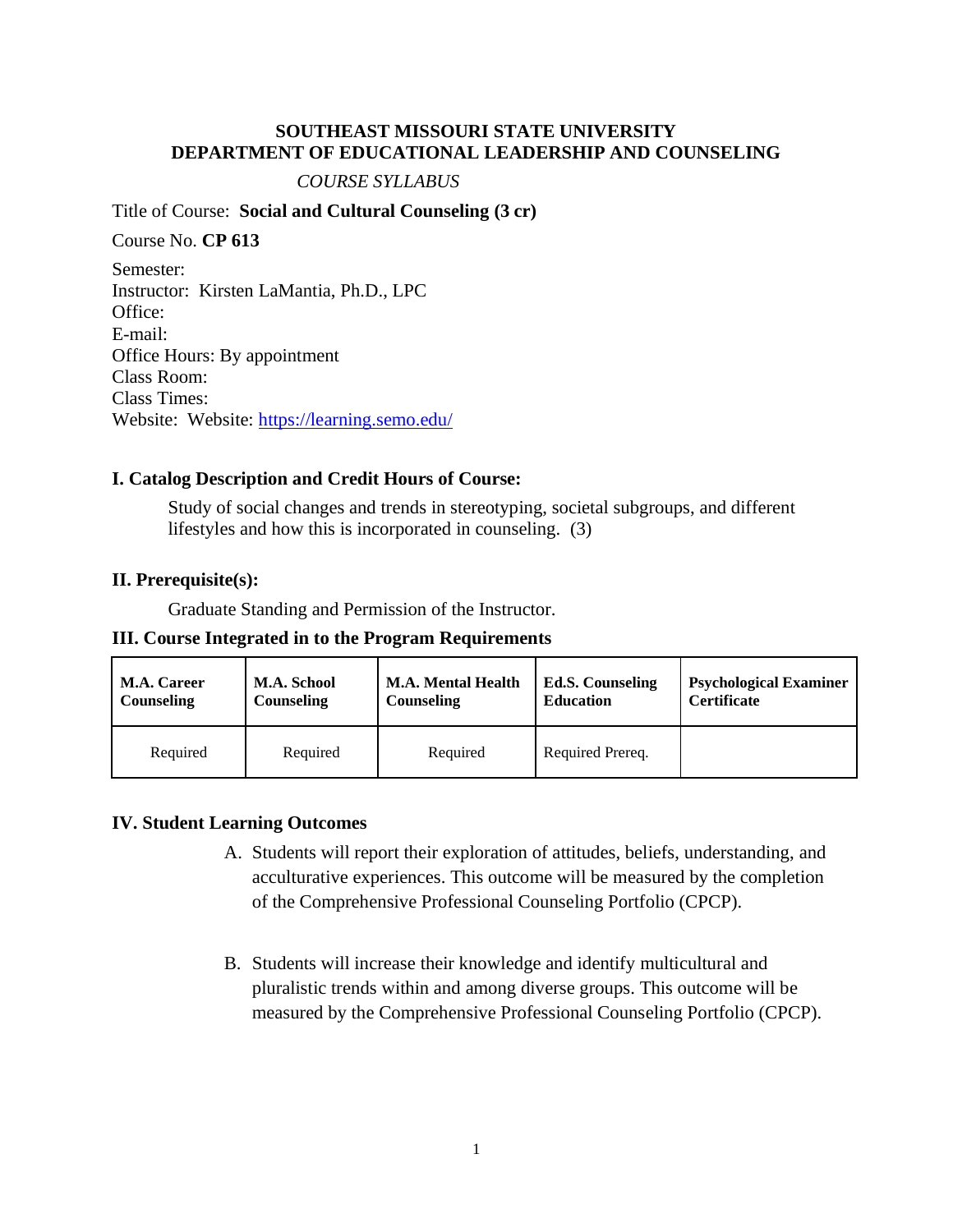C. Students will demonstrate cultural self-awareness, the nature of biases and prejudices, and the processes of intentional and unintentional oppression and discrimination through experiential learning activities. This outcome will be measured by the completion of the Comprehensive Professional Counseling Portfolio (CPCP).

|  |  |  | V. Course as Relates to External Requirements |
|--|--|--|-----------------------------------------------|
|  |  |  |                                               |

| <b>CACREP</b><br><b>Requirements</b><br>(2016) | <b>DESE Requirements (2012)</b>                                                                                                                                                                                                                                                                                                                                                        | <b>LPC</b><br><b>Requirements</b>    |                                       | <b>NBCC</b><br><b>Requirements</b> |
|------------------------------------------------|----------------------------------------------------------------------------------------------------------------------------------------------------------------------------------------------------------------------------------------------------------------------------------------------------------------------------------------------------------------------------------------|--------------------------------------|---------------------------------------|------------------------------------|
| Social & Cultural<br>Diversity                 | Standard $1 -$ Quality Indicator 4: Social<br>and Cultural Diversity: The school<br>counselor demonstrates knowledge and<br>understanding of how social and cultural<br>diversity affects learning and development<br>within the context of a global society and a<br>diverse community of families through<br>lesson plans, counseling activities, and<br>interactions with students. | Social $\&$<br>Cultural<br>Diversity | Social/Cultural<br><b>Foundations</b> |                                    |

## **VI. Course as Relates to External Standards**

# **CACREP Standards (2016)**

Section II.F.2. 2. SOCIAL AND CULTURAL DIVERSITY

a. multicultural and pluralistic characteristics within and among diverse groups nationally and internationally

b. theories and models of multicultural counseling, cultural identity development, and social justice and advocacy

c. multicultural counseling competencies

d. the impact of heritage, attitudes, beliefs, understandings, and acculturative experiences on an individual's views of others

e. the effects of power and privilege for counselors and clients

f. help-seeking behaviors of diverse clients

g. the impact of spiritual beliefs on clients' and counselors' worldviews

h. strategies for identifying and eliminating barriers, prejudices, and processes of intentional and unintentional oppression and discrimination

# **DESE Standards (2012)**

Standard 1 – Quality Indicator 4: Social and Cultural Diversity: The school counselor demonstrates knowledge and understanding of how social and cultural diversity affects learning and development within the context of a global society and a diverse community of families through lesson plans, counseling activities, and interactions with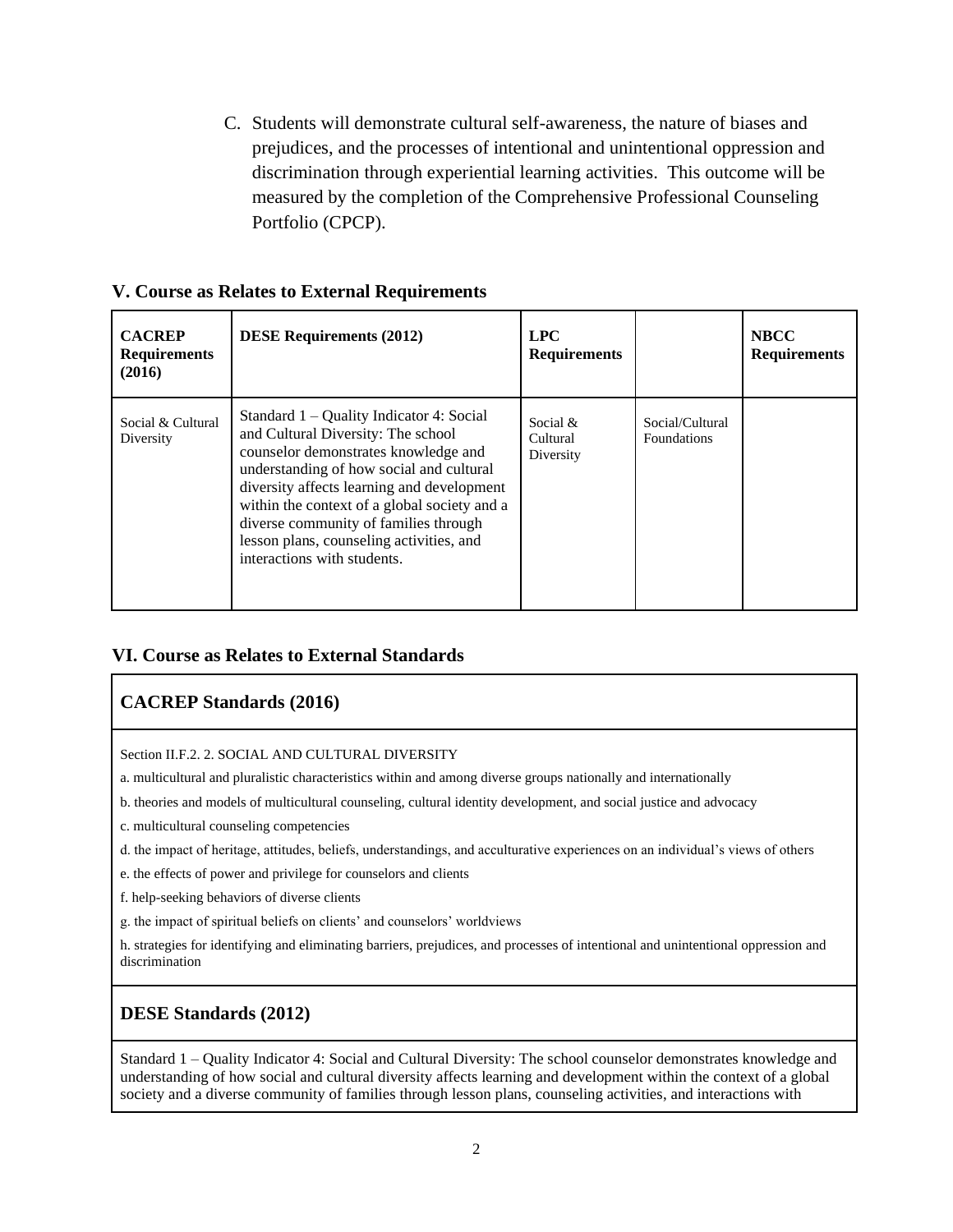students.

## **VII. Purposes or Objectives of the Course:**

A. Students will report their exploration of attitudes, beliefs, understanding, and acculturative experiences. (II.F.2. 2.a-h)

B. Students will increase their knowledge and identify multicultural and pluralistic trends within and among diverse groups. (II.F.2. 2.a-h)

C. Students will identify strategies for working with individuals, couples, families, groups, and communities within and among diverse populations. (I.F.2. 2.a-h)

D. Students will identify the counselor's role in social justice, advocacy and conflict resolution. (II.F.2. 2.b; 2.h)

E. Students will demonstrate cultural self-awareness, the nature of biases and prejudices, and the processes of intentional and unintentional oppression and discrimination through experiential learning activities. (II.F.2. 2.a-h)

F. Students will apply their knowledge of multicultural counseling theories, theories of identity development, and multicultural competencies through case examples. (II.F.2. 2.a; 2.b; 2.c; 2.d)

G. Students will demonstrate their understanding of how living in a multicultural society effects clients seeking mental health counseling, career counseling, and students in a school setting. (II.F.2. 2.a; 2.b; 2.d; 2.e; 2.f; 2.h)

H. Students will identify ethical and legal concerns affecting diverse populations. (II.F.2. 2.e; 2.h)

## **VIII. Course Content or Outline: Class Hours**

# A. Recognizing and Addressing One's Own Biases as a Counselor 3 1. Getting in touch with one's own social identity 2. Getting in touch with one's own values B. Legal and Ethical Concerns of Diverse Populations 3 1. Ethical issues 2. Legal ramifications C. The Impact of Culture on Counseling 3 1. Cultural context 2. Race 3. Ethnicity 4. Age 5. Religion 6. Gender 7. Lifestyle 8. Socioeconomic status 9. Disabilities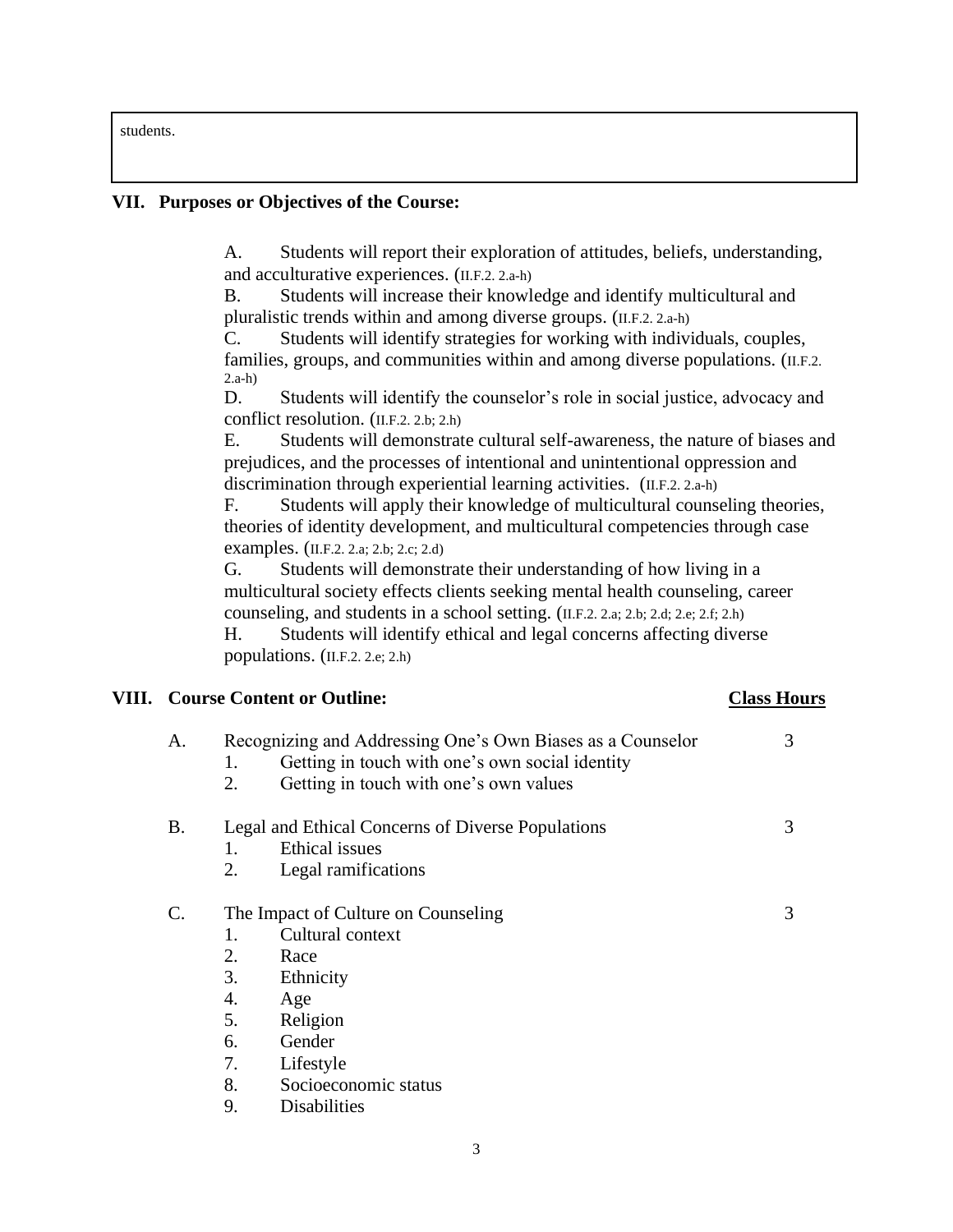|    |    | 10.              | <b>Sex</b>                                         |   |  |
|----|----|------------------|----------------------------------------------------|---|--|
|    | D. |                  | History and Rationale of Cross-Cultural Counseling | 3 |  |
|    |    | 1.               | Mono-cultural approach                             |   |  |
|    |    | 2.               | Multicultural approach                             |   |  |
|    | E. |                  | Barriers to Effective Cross-Cultural Counseling    | 9 |  |
|    |    | 1.               | Communication across cultures                      |   |  |
|    |    | 2.               | Critical-Incident case study analysis              |   |  |
|    | F. |                  | The Sociopolitical Climate                         | 6 |  |
|    |    | 1.               | Historical background                              |   |  |
|    |    | 2.               | Multicultural and pluralistic trends               |   |  |
|    |    | 3.               | Effects on counseling                              |   |  |
|    |    | 4.               | Critical-Incident case study analysis              |   |  |
|    | G. |                  | The Culturally Skilled Counselor                   | 9 |  |
|    |    | 1.               | <b>Multicultural Counseling Competencies</b>       |   |  |
|    |    | 2.               | Processes and strategies                           |   |  |
|    |    | 3.               | Goals                                              |   |  |
|    |    | $\overline{4}$ . | The client's world view                            |   |  |
|    |    | 5.               | Counselor characteristics                          |   |  |
|    |    | 6.               | Critical-Incident case study analysis              |   |  |
|    | H. |                  | <b>Cultural Identity Models</b>                    | 6 |  |
| 1. | 1. |                  | Racial / Ethnic Identity Development               |   |  |
|    |    | 2.               | Gender-Based Identity Development                  |   |  |
|    |    | 3.               | <b>Sexual Identity Development</b>                 |   |  |
|    |    | 4.               | <b>Cultural Identity Development</b>               |   |  |
|    | I. |                  | Systemic Influences in Cultural Counseling         | 3 |  |
|    |    | 1.               | Privilege                                          |   |  |
|    |    | 2.               | <b>Intentional and Unintentional Oppression</b>    |   |  |
|    |    | 3.               | Counselor Role in Advocacy and Social              |   |  |

# **IX. Textbook(s):**

Sue, D. W. and Sue, D. (7<sup>th</sup> Edition) *Counseling the Culturally Diverse Theory and Practice*. Hoboken, NJ: John Wiley and Sons Inc.

Coates, T.N. (2015). Between the World and Me.

DiAngelo, R. (2018). White Fragility: Why it's so Hard for White People to Talk about Racism.

# **X. Expectations of Students:**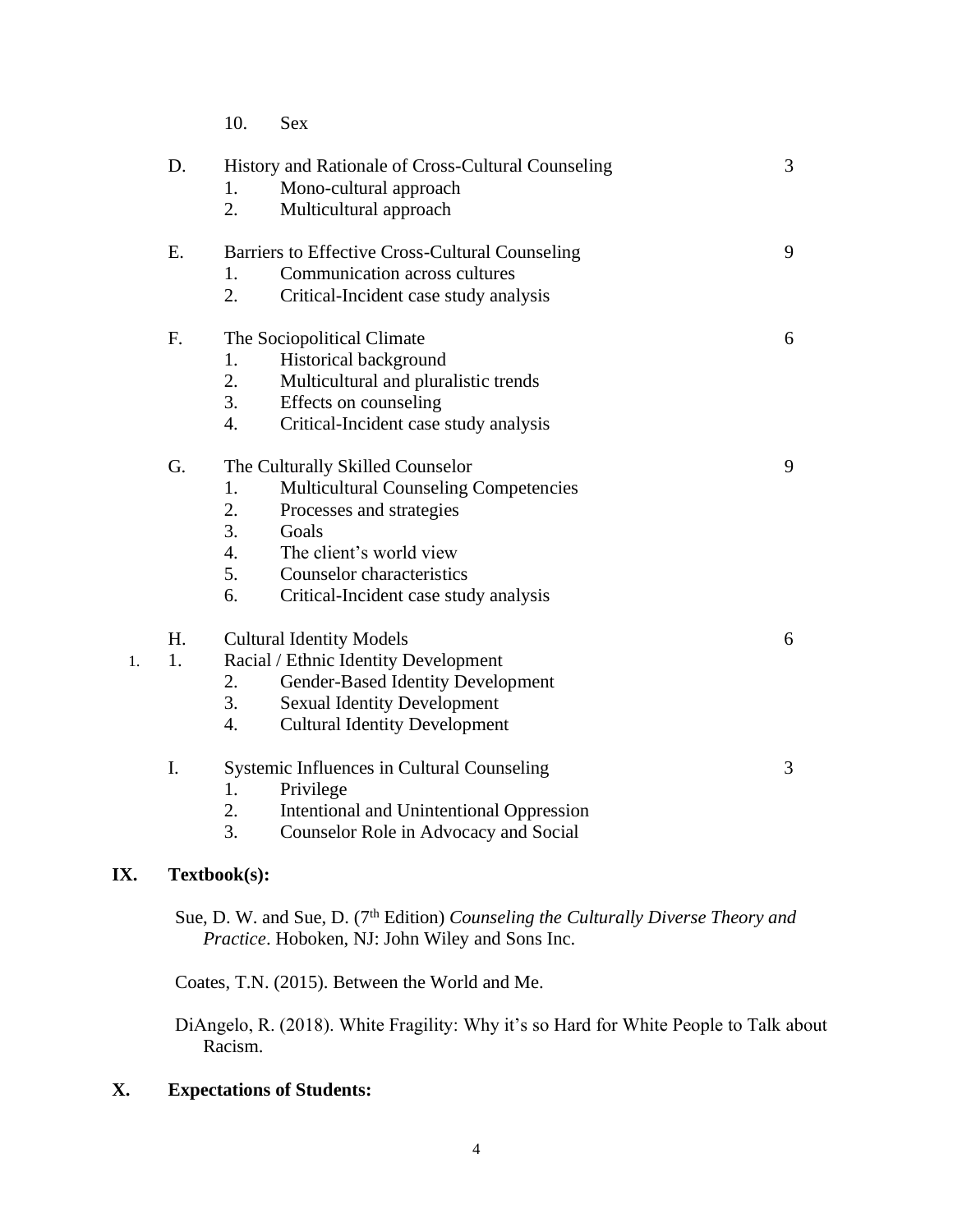- A. The student will be expected to read the required assigned materials.
- B. The student will maintain a course journal of personal reactions and attitudes relevant to social and cultural biases.
- C. The student will be expected to participate in assigned experiential activities.
- D. The student will be expected to conduct research and present in a group on a diverse population.

## **XI. Basis for Student Evaluation**

- A. Journals 10 points
- B. Forum Discussions 8 Points
- C. Google Doc Chapter Questions 26 Points
- D. Values and Bias Paper 6 Points
- E. Population Presentation 15 Points
- F. Immersion Presentation 15 Points
- G. Immersion Paper 15 Points
- H. Class Reflection Paper 5 points TOTAL: 100 points.

#### *Final letter grade:*

91% to 100% -- A 81% to 90% -- B 71% to 80% -- C 0% to 70% -- F

### **XII. Methods of instruction**

A combination of:

Classroom lectures and discussions Classroom experiential exercises Web-assisted instructions and tests/exams

**XIII**. **Academic Honesty** – Southeast Missouri State University expects all students, faculty and staff to operate in an honest and ethical manner. Academic dishonesty is a very serious offense because it undermines the value of your education and the education of others. Students who engage in academic dishonesty face significant penalties. Forms of academic dishonesty include, but are not limited to, plagiarism, cheating, contract cheating, misrepresentation, and other actions you take. Some of these are defined below:

- Plagiarism means passing off someone else's work as your own, whether it is intentional or unintentional.
- Cheating includes copying from another person or source of information to meet the requirements of a task.
- Contract cheating is paying someone else or a company to do your work.
- Misrepresentation means you are posing as someone else or someone else is posing as you to complete a task.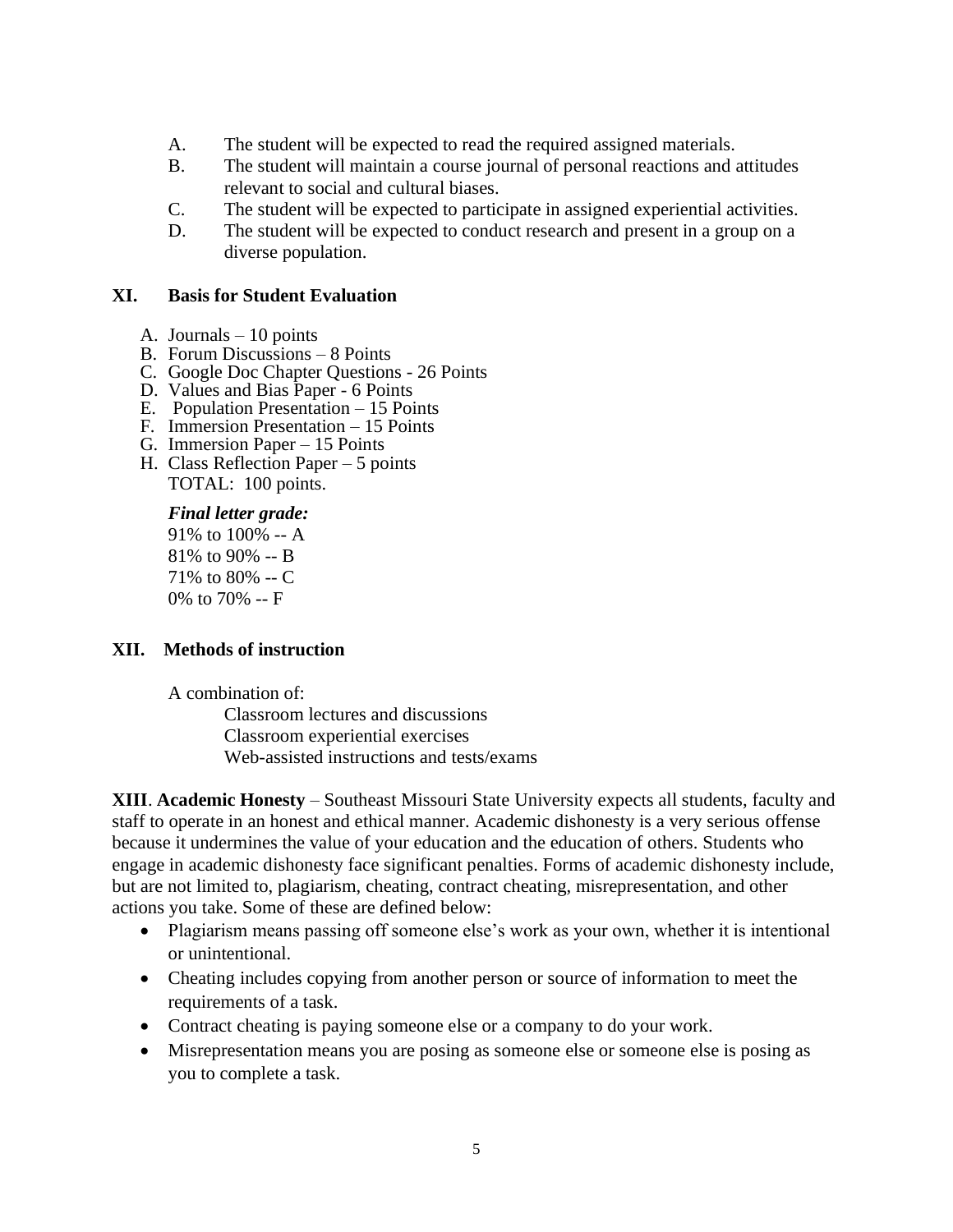• Collusion means working with one or more people to cheat. If you help someone cheat or plagiarize you will face the same penalties.

For more information, visit the Responsible Redhawks Code of Conduct <http://www.semo.edu/responsibleredhawks/code-of-conduct.html> or the Faculty Handbook Section (D) on Academic Honesty<http://www.semo.edu/facultysenate/handbook/5d.html>

**XIV. Accessibility –** Southeast Missouri State University and Disability Services are committed to making every reasonable educational accommodation for students who identify as people with disabilities. Many services and accommodations which aid a student's educational experience are available for students with various disabilities. Students are responsible for contacting Disability Services to register and access accommodations. Accommodations are implemented on a case by case basis. For more information, visit<http://www.semo.edu/ds/> or contact Disability Services at 573-651-5927.

**XV. Civility –** Your university experience is purposely designed to introduce you to new ideas, help you think effectively, develop good communication skills, evaluate information successfully, distinguish among values and make sound judgements. Doing this well requires respectful and courteous discussion among and between students and the instructor. Together, we must create a space where we acknowledge and respect others have different experiences, perspectives and points of view. Disagreements are likely. Mutual respect for one another and a willingness to listen are important. Remember, you are responsible for your behavior and actions. There is a no tolerance policy on bullying or harassment of any kind. Additional information on student conduct may be found at: [http://www.semo.edu/pdf/stuconduct-code](http://www.semo.edu/pdf/stuconduct-code-conduct.pdf?ver=1.0)[conduct.pdf?ver=1.0](http://www.semo.edu/pdf/stuconduct-code-conduct.pdf?ver=1.0) and [http://www.semo.edu/pdf/Conduct\\_Faculty\\_Resource\\_Guide.pdf](http://www.semo.edu/pdf/Conduct_Faculty_Resource_Guide.pdf)

Further, it is to be expected that the instructor will treat all students with dignity and respect – it is also expected that the students will treat both the instructor and other students with this same respect. In order to facilitate this process more effectively, students are asked the following: 1) before class turn off all pagers and cell phones; 2) refrain from text messaging during class; 3) avoid distracting behavior (e.g. popping gum, noisy eating, and clipping fingernails); 4) minimize side conversations; and, 5) maintain respectful interactions. Finally, personal harassment of any kind will not be tolerated.

**XVI. Mandatory Reporting** – I will keep information you share with me confidential to the best of my ability, but as a professor I am legally required to share information about sexual misconduct and crimes I learn about to make our campus and community safe for everyone.

# **XVII. Counselor Dispositions**

Counselor Dispositions, as assessed within Counselor Education are guided by the central core of the Counseling Conceptual Framework. The beliefs and attitudes related to the areas of *competence, reflection and caring*, are the guiding influence with the eight foundational counselor dispositions assessed throughout the program. These are: 1) Genuineness, 2) Congruence, 3) Non-judgmental Respect, 4) Emotional Awareness, 5) Ethical Understanding, 6) Concreteness, 7) Empathy, and 8) Professional Commitment. See [Student](http://www4.semo.edu/counsel/Forms/StudentHandbook.htm) [Handbook.](http://www4.semo.edu/counsel/Forms/StudentHandbook.htm)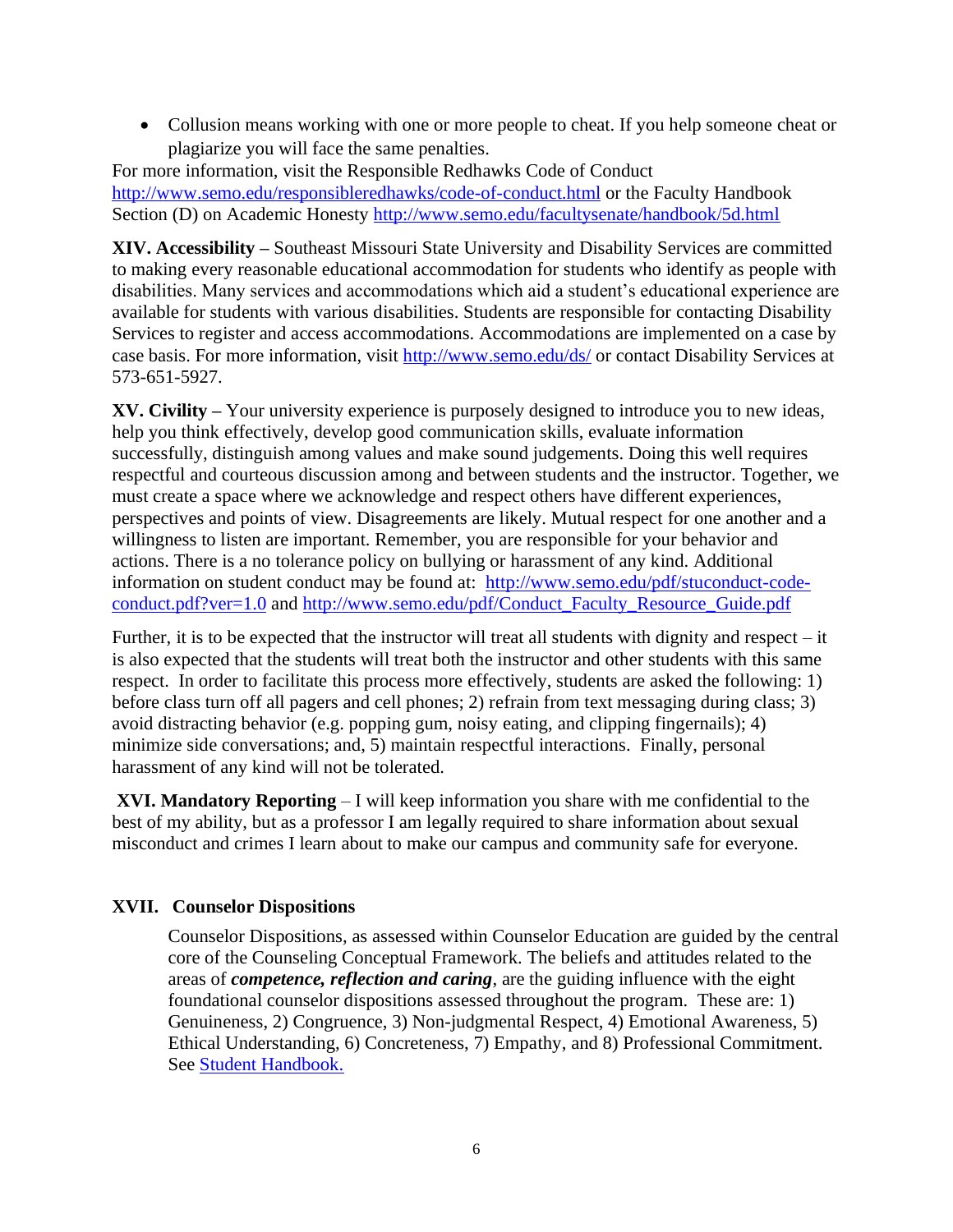### **XVIII. Student Success:**

This course uses SupportNET, Southeast's student success network, to improve communication between students, faculty and staff on campus. You'll get emails through SupportNET with information about resources or concerns. Please read these emails they are sent to help you succeed! You can access SupportNET through your portal, Moodle or directly at supportnet.semo.edu to see any academic alerts, ask for help and to access resources to support your success at Southeast.

### **XIX. Course Schedule**

### **Journals – 10 points (2 points each)** (II.F.2. 2.a-h)

You need to complete 5 journals throughout this 8-week course. Journal Criteria will be discussed in first class.

### **Forum Discussions – 8 Points (2 points each)** (II.F.2. 2.a-h)

There will be one forum post per week we do not meet, minus the last week- which totals 4 forum discussions.

### **Google Doc Chapter Questions - 26 Points (1 point per question)** (II.F.2. 2.a-h)

You will need to create a google account so you can have access to a shared document for this class. You will need to write two questions PER chapter of your assigned readings in our textbook including the chapter you use for your population presentation. No repeat questions. The final document may be used as a study guide for the NCE and CPCE.

### **Values and Bias Paper Due ? – 6 Points** (II.F.2. 2.a-h)

The purpose of this paper is so you can take time toward the beginning of this class to sit down and think about your current values and biases. Everyone has their own values and culture and everyone has their own biases. I want you to write truthfully about yours. Once you begin to acknowledge your biases, you will be able to encounter them in order to become more culturally competent. We will discuss this assignment during the first day of class.

#### **Population Presentation – 15 Points (10 points for the presentation, 1 point per response to a peer)** (II.F.2. 2.a-h)

The purpose of this assignment is to spend a significant amount of time learning as much as you can about one specific population. This will mimic what you will need to do when faced with clients who are culturally different. Chapters 14-26.

### **Immersion Presentation – 15 Points** (II.F.2. 2.a-h)

The purpose of this assignment is to physically engage with a culture other than your own. Because it is not helpful for you to have a superficial immersion experience, you will be expected to have 4 points of contact with a population of your choosing.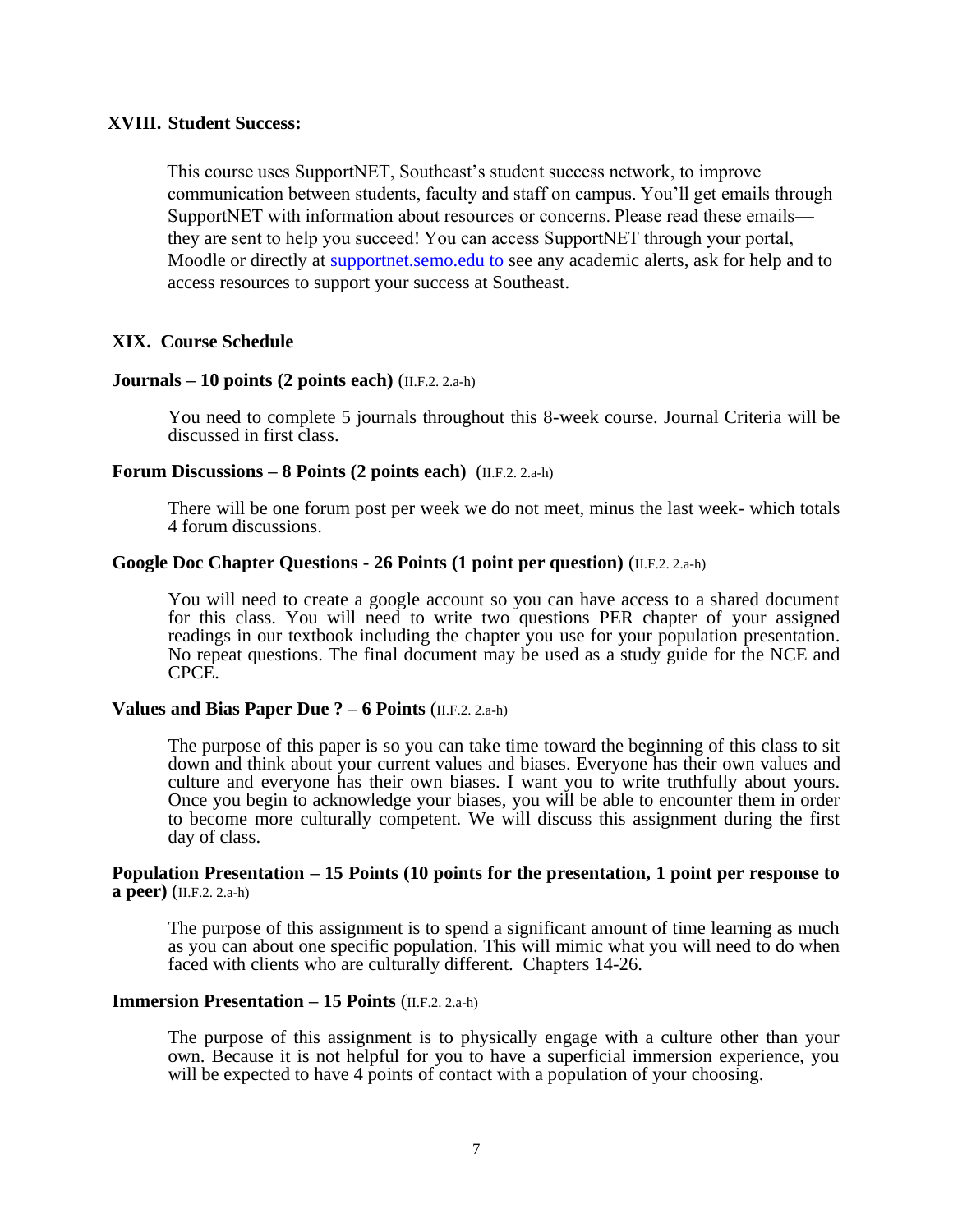**Physical Engagement –** This is you going to an event/experience created by/for your population by yourself. You must spend a minimum of two hours interacting with this culture. If your event is less than two hours, you will need to attend another event to get a cumulative 2 hours of exposure.

**Dialogue** – You will need to have a sit-down conversation with at least one person from your population. We will come up with questions you need to discuss with this person in class.

**Advocacy –** Once you gain a better understanding of the oppression this group faces, you will need to do at least one task that advocates for the population.

**Other** – You may choose what your fourth task is. You may an additional engagement, dialogue, or advocacy. Or you can complete something different such as read a book about the population, watch a movie made by and about that population, etc.

#### **Immersion Paper – 15 Points** (II.F.2. 2.a-h)

This will be where you write about your Immersion Project experiences and cover the 4 points of contact.

### **Class Reflection Paper – 5 Points**

This is a requirement for graduation from the Counseling Program and must be submitted to Moodle so it can be transferred to your Chalk and Wire.

#### **Class Meeting**

We only meet three times this semester. That means each class meeting is equal to about 5 weeks of class meetings during a 16-week semester. Therefore, if you miss one class meeting, your grade will be lowered by one letter grade (approximately 10 points). There may be an opportunity to make up half of those points if you talk to me before a missed class, you have a valid excuse, and you make up all other work and extra make-up work.

#### **COURSE TIMETABLE**

| <b>Date</b>       | <b>Readings/Preparations</b> | <b>Assignments</b>    | <b>CACREP</b>   |
|-------------------|------------------------------|-----------------------|-----------------|
| <b>Week One</b>   | White Fragility              | Google Doc            | $(2.F.2.2.a-h)$ |
| 6/15              | Sue & Sue 1                  |                       |                 |
| Week Two          | Sue & Sue 2, & 4             | Google Doc            | $(2.F.2.2.a-h)$ |
| 6/22              |                              | Value and Bias Paper  |                 |
|                   |                              | Due                   |                 |
| <b>Week Three</b> | Sue & Sue 5, 6, &7           | Google Doc            | $(2.F.2.2.a-h)$ |
| 6/29              |                              |                       |                 |
| <b>Week Four</b>  | Sue & Sue $8 \& 9$           | Google Doc            | $(2.F.2.2.a-h)$ |
| 7/6               | <b>ACA</b> Competencies      |                       |                 |
| <b>Week Five</b>  | Sue & Sue 10 & 11            | Google Doc            | $(2.F.2.2.a-h)$ |
| 7/13              |                              |                       |                 |
| Week Six          | Sue & Sue 12 & 13            | Google Doc Population | $(2.F.2.2.a-h)$ |
| 7/20              | Between the World and Me     | Chapter               |                 |
|                   |                              | Population            |                 |